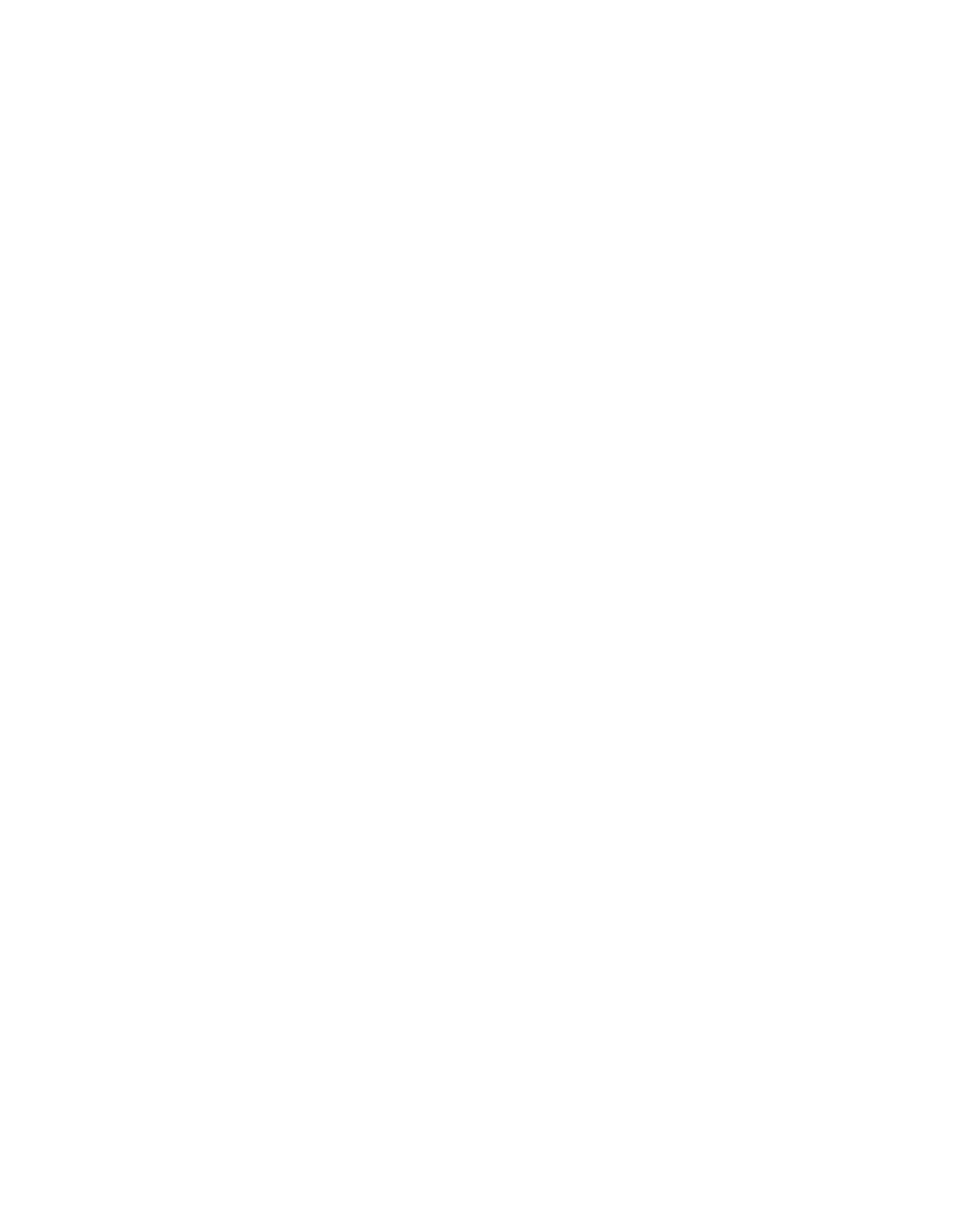# **Contents**

| Table 1: 2005 and 2013 GHG Emission Summary Comparison          |
|-----------------------------------------------------------------|
|                                                                 |
|                                                                 |
|                                                                 |
| Table 4: GHG Emissions per NWT Gross Domestic Product (GDP)  3  |
|                                                                 |
| Government of the Northwest Territories GHG Reductions  4       |
| Biomass in Government of the Northwest Territories Buildings  4 |
|                                                                 |
|                                                                 |
|                                                                 |
|                                                                 |
|                                                                 |
|                                                                 |
|                                                                 |
|                                                                 |

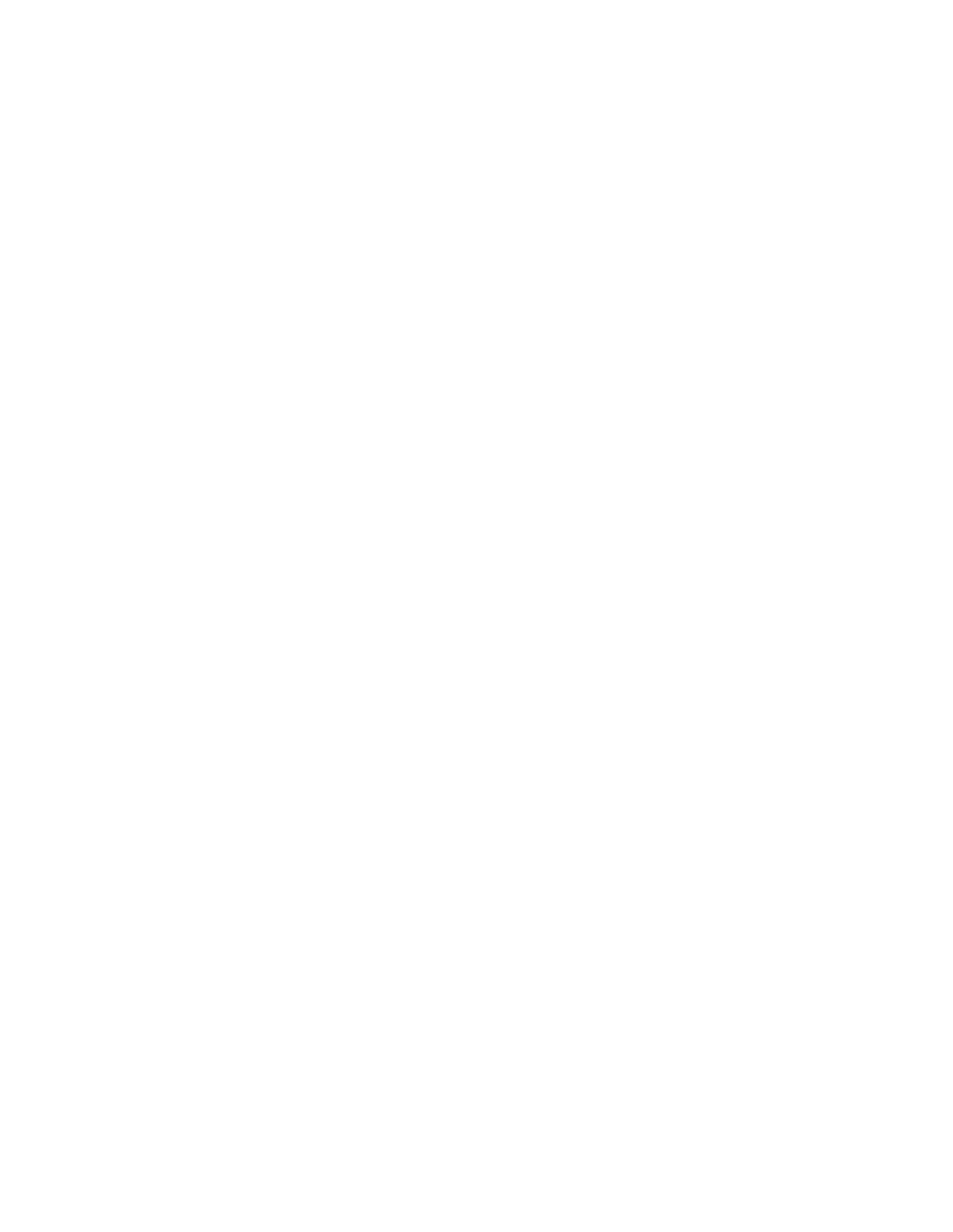Increasing emissions of human-caused greenhouse gases (GHG) released into the atmosphere are affecting the earth's climate. Impacts from climate change across the Northwest Territories (NWT) are consistent with those described in reports prepared by the Intergovernmental Panel on Climate Change and the Arctic Council. Both groups concluded warming trends already evident in the North will accelerate unless global emissions of greenhouse gases are reduced. "A Greenhouse Gas Strategy for the NWT 2011 – 2015" lays out actions the Government of the Northwest Territories (GNWT) is taking to reduce greenhouse gas emissions in the NWT, and identifies actions industry and communities can take to allow the NWT to make an appropriate contribution to global reductions of greenhouse gas emissions during the coming decades.



Data in this report comes from Environment Canada's 2015 National Inventory Report on Greenhouse Gas Sources and Sinks, 1990 – 2013. In 2013, greenhouse gas emissions from the NWT are calculated to be 1,456 kilotonnes (kt) in carbon dioxide equivalents (CO<sub>2</sub> eq).

In 2011, the GNWT released a Greenhouse Gas Strategy for the NWT to describe actions being taken to control emissions. The Strategy also established emission targets.

## The NWT greenhouse gas emission targets are:

- Stabilizing emissions at 2005 levels (1,500 kt) by 2015;
- Limiting emissions increases to 66 percent above 2005 (2,500 kt) levels by 2020; and
- Returning emissions to 2005 levels (1,500 kt) by 2030.

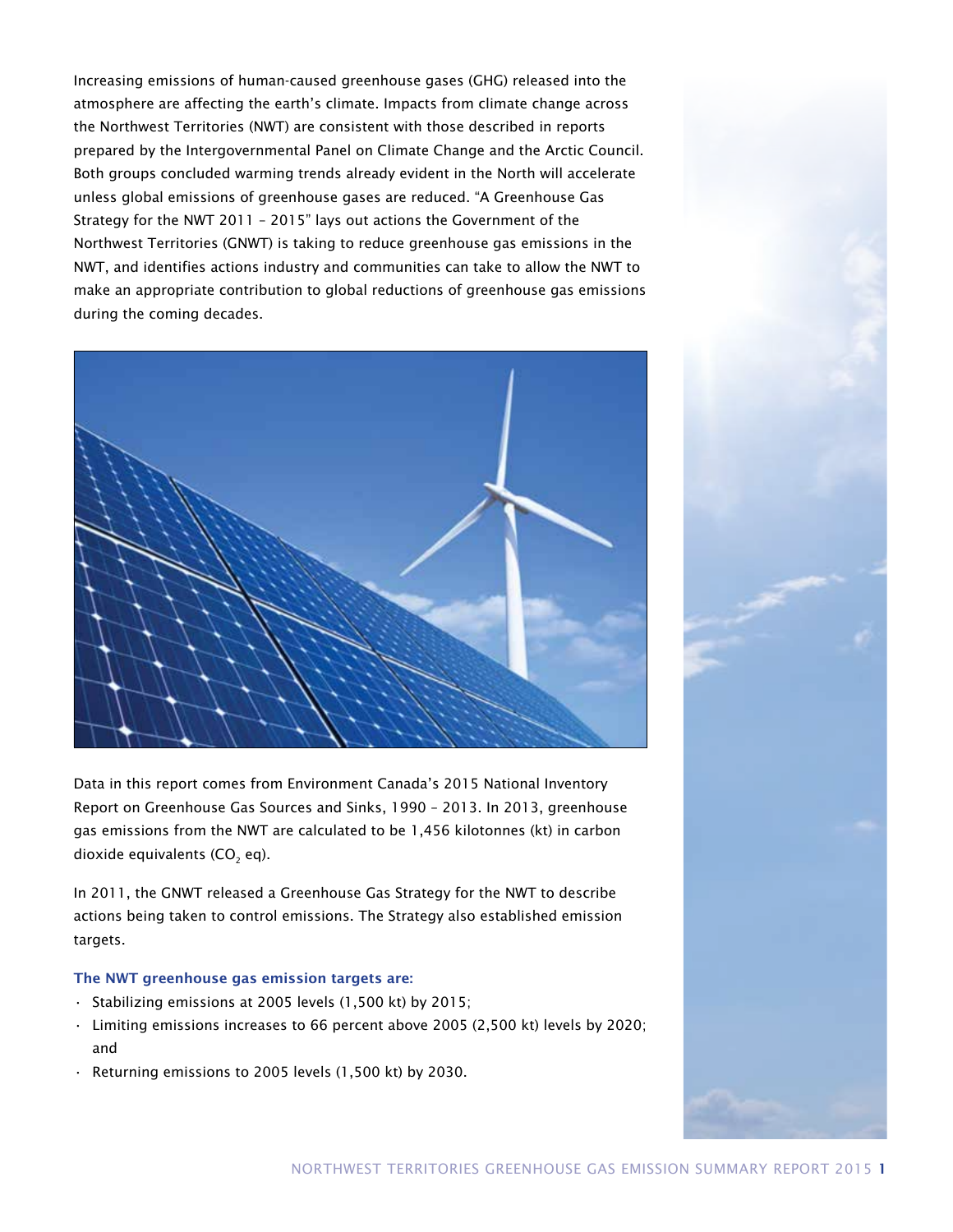## Revised Framework for Calculating GHG Emissions

Canada prepares a National Inventory Report (NIR) every year in accordance with emissions reporting guidelines established under the United Nations Framework Convention on Climate Change (UNFCCC). This year's edition of the NIR includes recalculations of previously reported emission estimates due to the use of the 2006 methodological guidance developed by the Intergovernmental Panel on Climate Change (IPCC) and updated global warming potentials (GWPs) from the IPCC Fourth Assessment Report. This resulted in recalculations of previous years' emissions for all jurisdictions in Canada. For the NWT, this means the 2005 baseline year previously reported to be 1,500 kt is now estimated to be 1,656 kt.

## Sector-specific Emissions

Table 1 shows the NWT's GHG emissions from each sector and how they have changed from 2005 to 2013. The electricity sector alone has seen a 33 percent reduction in emissions over this time period, with the transport sector contributing a further 21 percent reduction.

#### Table 1:

#### 2005 and 2013 GHG Emission Summary Comparison for Northwest Territories

| <b>Greenhouse Gas Categories</b> | 2005         | 2013  | % Difference |
|----------------------------------|--------------|-------|--------------|
|                                  | kt $CO$ , eq |       |              |
| <b>TOTAL</b>                     | 1,656        | 1,456 | -12.1        |
| Electricity                      | 99           | 66    | $-33.3$      |
| Industry                         | 411          | 420   | 2.2          |
| <b>Buildings</b>                 | 242          | 253   | 4.5          |
| Transport                        | 898          | 710   | $-20.9$      |
| Waste                            | 6            |       | 4.5          |

## Chart 1:

## NWT Historical GHG Emissions 1990 – 2013

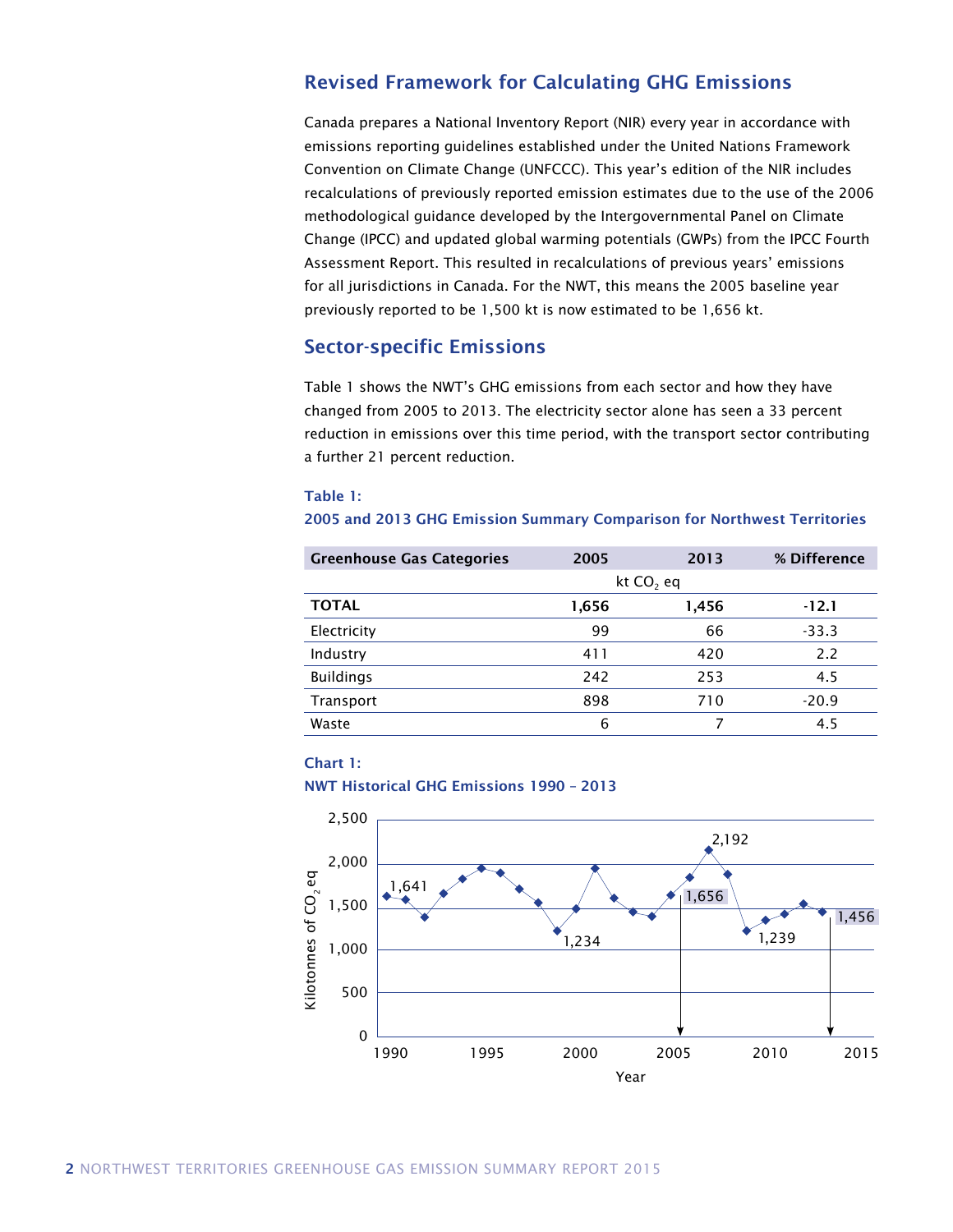Table 2 shows the NWT's GHG emissions per capita and how they are significantly higher than the national average as indicated in Table 3.

## Table 2:

## Per Capita NWT GHG emissions

| Year | <b>Population</b> | <b>GHG Emissions</b>  | Per Capita (tonnes per person) |
|------|-------------------|-----------------------|--------------------------------|
|      |                   | kt CO <sub>2</sub> eq |                                |
| 2013 | 43.841            | 1.456                 | 33.21                          |
| 2012 | 43,639            | 1,565                 | 35.86                          |
| 2011 | 43,501            | 1.433                 | 32.94                          |

## Table 3:

## Per Capita National GHG emissions

| Year | <b>Population</b> | <b>GHG Emissions</b>  | Per Capita (tonnes per person) |
|------|-------------------|-----------------------|--------------------------------|
|      |                   | kt CO <sub>2</sub> eq |                                |
| 2013 | 35,154,300        | 726,051               | 20.65                          |
| 2012 | 34,752,100        | 715,213               | 20.58                          |
| 2011 | 34, 342, 800      | 709,222               | 20.65                          |

## Table 4:

## GHG Emissions per NWT Gross Domestic Product (GDP)

\* Millions of Chained (2007) Dollars at Market Prices

| Year | <b>GDP</b>  | <b>GHG Emissions</b>  | <b>GHG Intensity of the Economy</b> |
|------|-------------|-----------------------|-------------------------------------|
|      | millions \$ | kt CO <sub>2</sub> eq | kt CO, eq per million \$            |
| 2013 | 3,587       | 1,456                 | 0.41                                |
| 2012 | 3,453       | 1,565                 | 0.45                                |
| 2011 | 3,374       | 1,433                 | 0.42                                |

Table 4 shows the NWT's GHG emissions per NWT Gross Domestic Product (GDP). The national average for 2013 was 0.43 kilotonnes (kt) CO $_{\rm 2}$  eq per million \$ GDP and the territorial average was 0.41 kt CO $_{\textrm{\tiny{2}}}$  eq per million \$ GDP. This indicates that the GHG intensity of the NWT economy is generally at the same level as the national average for 2013.

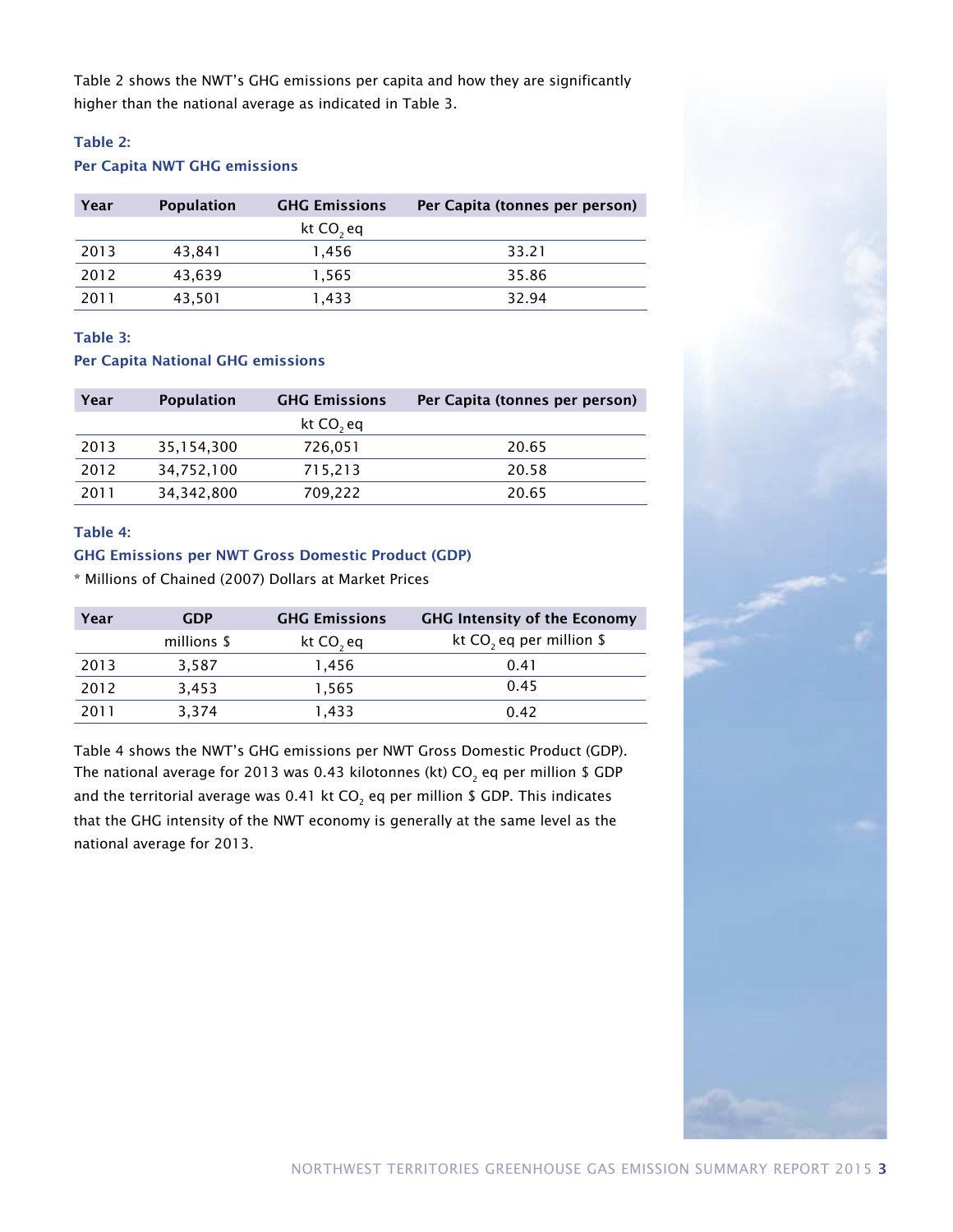# Highlights of the NWT's Progress on GHG Reductions

## Government of the Northwest Territories GHG Reductions

The NWT Greenhouse Gas Strategy (2007), committed the GNWT to reduce greenhouse gas emissions from its operations to 10 percent below 2001 levels by 2011. The GNWT's GHG emissions from purchased fuel in 2001 were 54 kt  $\mathsf{CO}_2$ eq (Scope 1). By 2011, the GNWT emissions were 37 kt CO<sub>2</sub>eq (Scope 1), which is a 30 percent reduction below 2001.

The GNWT is a member of The Climate Registry and annually reports its GHG emissions associated with operations under The Climate Registry's voluntary reporting program. Since 2011, the GNWT's emissions have remained consistently low. Detailed reporting of these emission levels can be found in the Government of the Northwest Territories Corporate Greenhouse Gas Emissions Summary Report 2011 – 2013.

## Biomass in Government of the Northwest Territories Buildings

Beginning in 2007, the GNWT's investment in energy improvement and alternative energy projects, such as biomass for space heating, have generated savings of over \$5.8 million. With the completion of projects currently underway, the GNWT will be on track to meet 30 percent of its total space heating load for Public Works and Services (PWS) managed assets through biomass energy.

In 2013/14, the GNWT reduced the consumption of fossil fuels by over 2.8 million litres through energy efficiency and renewable energy initiatives. Cumulative reductions in heating oil since 2007 total 12.85 million litres, equivalent to 35,086 tonnes of GHG emissions.



http://www.pws.gov.nt.ca/pdf/publications/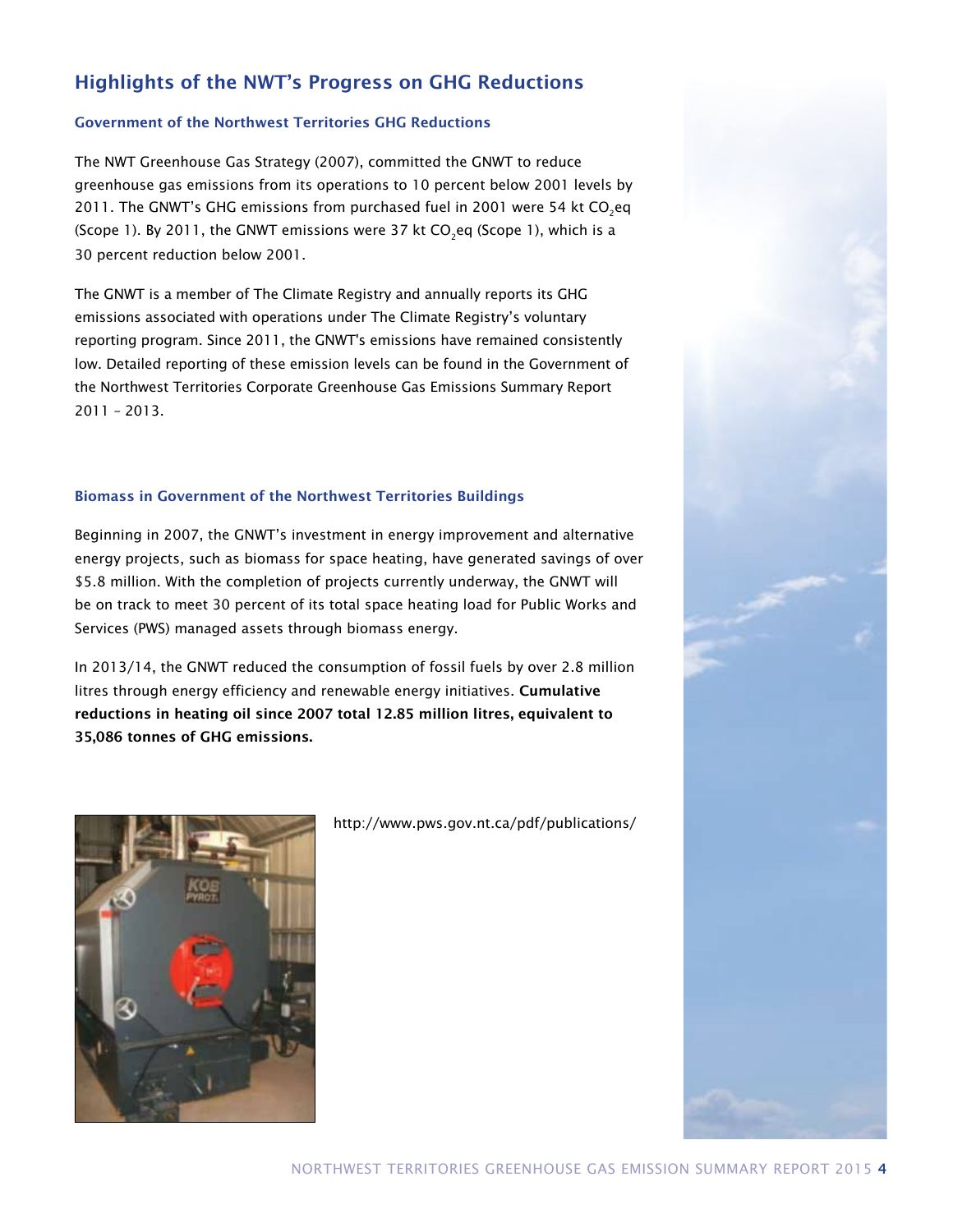#### Medium-Large Scale Solar Projects in the NWT

The Northwest Territories Power Corporation (NTPC) and the GNWT have invested in a football-field-sized solar energy project in Fort Simpson; the largest solar photovoltaic installation in northern Canada. The solar system can generate 100 kilowatts on bright days, enough to power about 17 houses. Solar power supplements the community's diesel operations, and reduces greenhouse gases by about 76 tonnes over a year. The 436 panel solar array is 91 metres long and 4.2 metres wide and stands about 3 metres off the ground (about the height of a one-storey building).



NTPC, in partnership with GNWT, are now installing a solar/diesel/battery system in Colville Lake that will shut down the diesel plant for extended periods in the summer. It is anticipated that this hybrid energy solution will significantly reduce diesel use and related emissions by supplying most of the community's needs in the summer months.

https://www.ntpc.com/smart-energy/how-to-save-energy

#### **Electricity**

NTPC has initiated a territory-wide program to replace high pressure sodium (HPS) streetlights as they expire with the more efficient LED streetlights that last five times longer than existing streetlights. In addition to replacing existing streetlights with the LED lights as they fail, NTPC is committing to completing one to two community-wide change-outs per year; e.g., Community Government of Gameti, where 31, 100 watt high pressure sodium (HPS) streetlights were exchanged for 50 watt high efficiency LED streetlights.

https://www.ntpc.com/smart-energy/how-to-save-energy/led-streetlights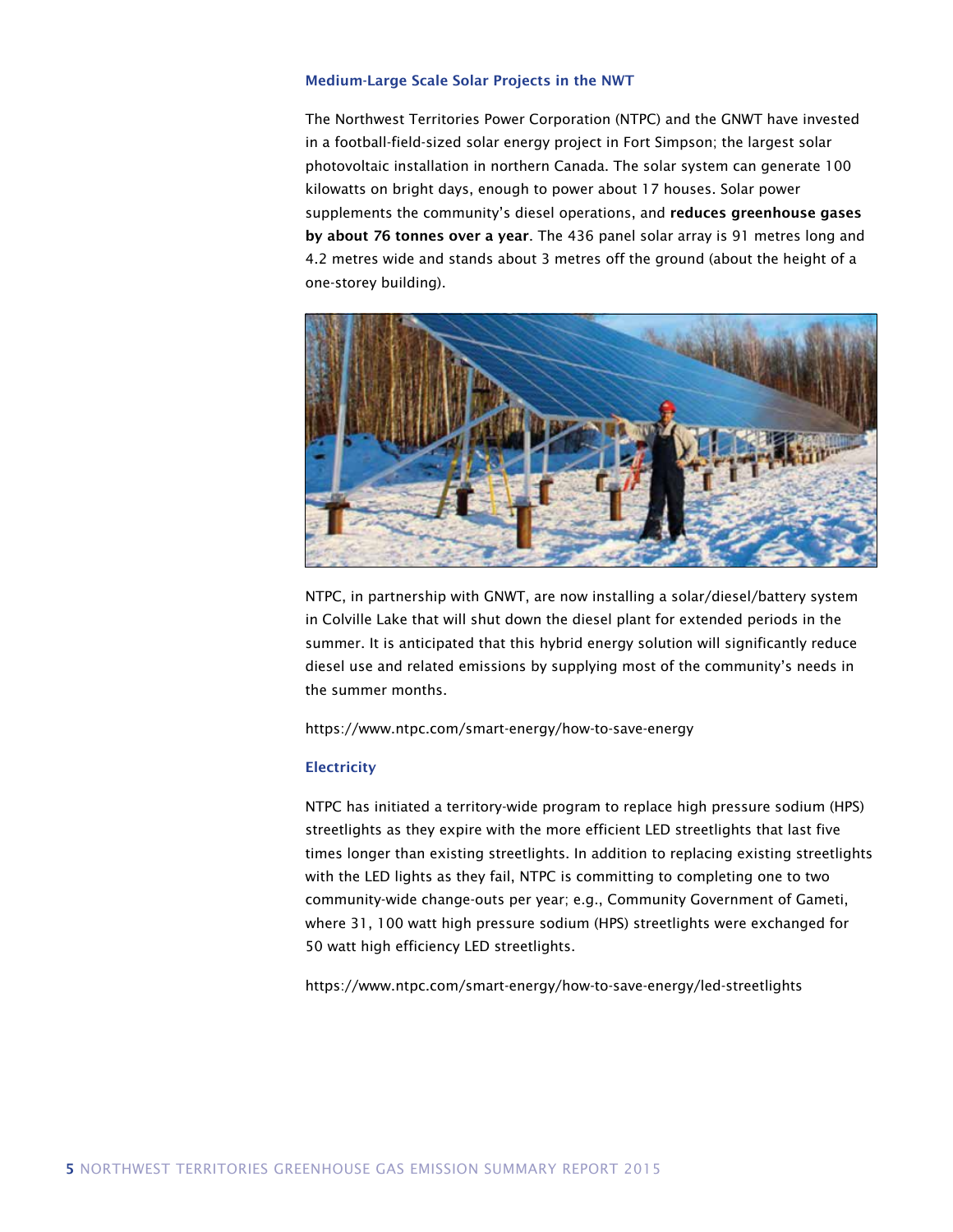## Wind Power

In 2014, Diavik Diamond mine's four turbine 9.2 megawatt wind farm met annual targets. For the year, diesel fuel offset was 4.9 million litres and  $CO<sub>2</sub>$  eq offset was 14,068 tonnes. Over the year, the facility generated 19.9 gigawatt hours, with an operational availability rating of 97.5 percent. Renewable energy provided 11 percent of the mine's power needs.



Peak power levels, achieved for brief periods, have surpassed 50 percent – enough wind energy to power Diavik's underground mine. The \$31 million project is Rio Tinto's first wind generation facility and the first large-scale wind farm in Canada's Northwest Territories. With the wind farm, brought on-line in September 2012, Diavik became the operator of the world's largest wind-diesel hybrid power facility.

Diavik was awarded the Canadian Wind Energy (CanWEA) 2013 Group Leadership Award.

http://www.riotinto.com/ourcommitment/features-2932\_12151.aspx

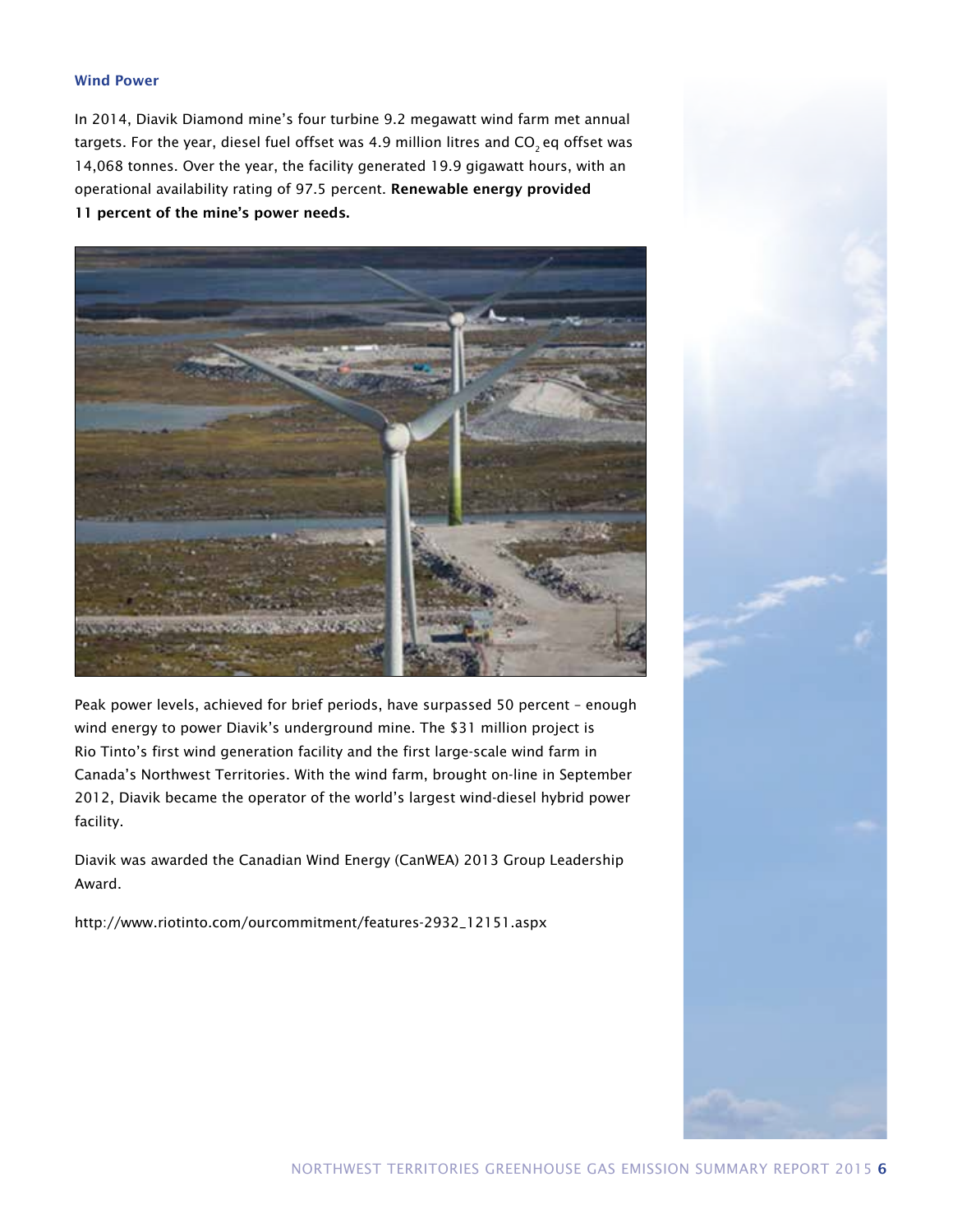#### Energy Efficiency

The Arctic Energy Alliance (AEA) is a not-for-profit society with a mandate "to help communities, consumers, producers, regulators and policymakers to work together to reduce the costs and environmental impacts of energy and utility services in the NWT." Current programs with the AEA are the:

#### Energy Efficiency Incentive Program (EEIP)

EEIP provides rebates to homeowners and consumers who purchase new, more energy efficient models of products that they use every day.

## Commercial Energy Conservation and Efficiency Program

AEA has energy experts and funds available to help businesses conserve energy and improve its energy efficiency.

## Alternative Energy Technologies Program (AETP)

This program provides funding for renewable energy sources such as solar, wind and residential wood and wood pellet heating appliances. This funding is available to NWT communities, businesses and residents.

http://aea.nt.ca/programs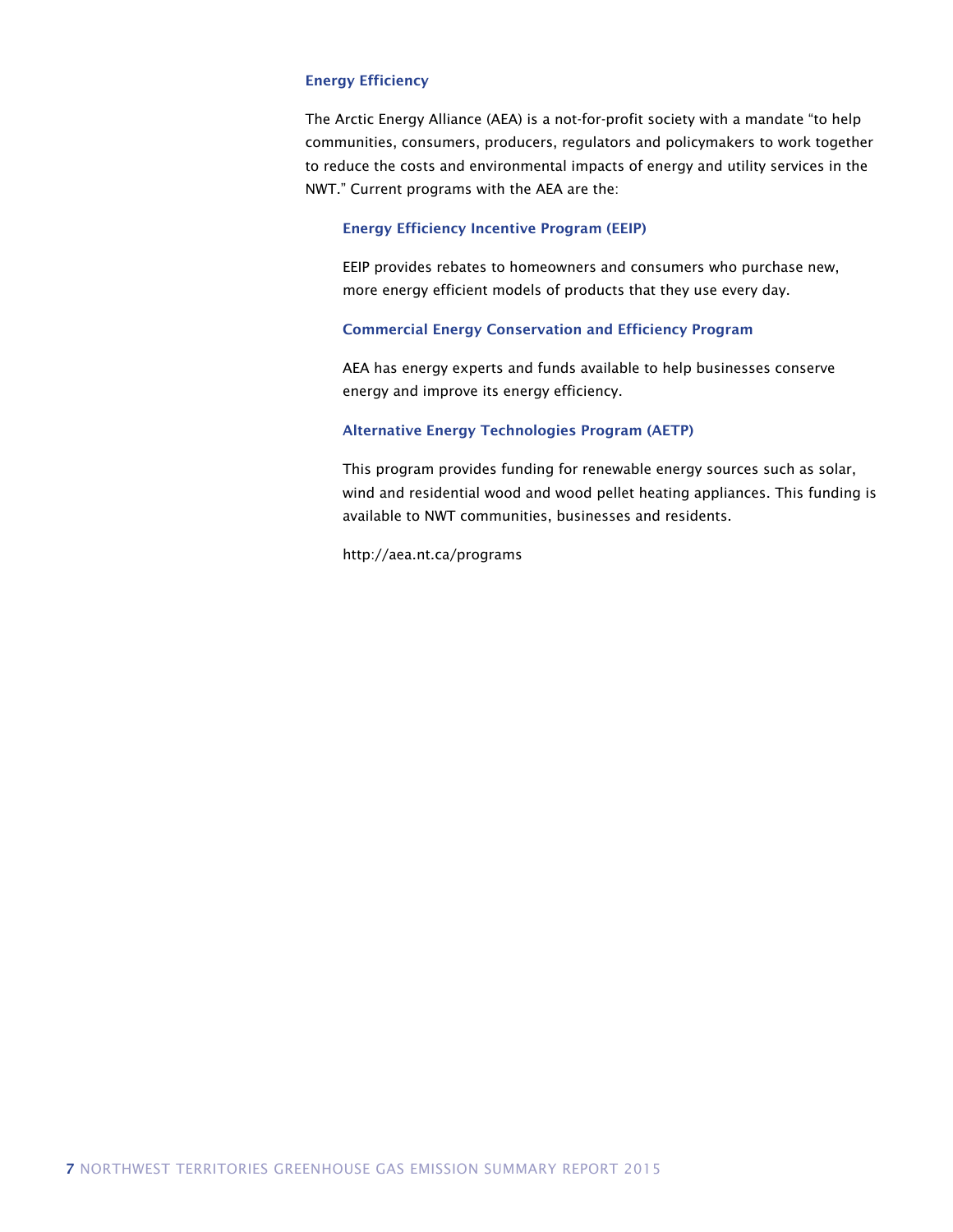## References

Government of the Northwest Territories, A Greenhouse Gas Strategy for the Northwest Territories 2011 – 2015

Environment Canada, National Inventory Report 1990 – 2013, Part 3

Environment Canada, Canada's Emissions Trends, 2013 & 2014

Government of the Northwest Territories, Corporate Greenhouse Gas Emissions Summary Report 2011 – 2013

Government of the Northwest Territories, Public Works and Services Energy Conservation Projects Annual Report 2013-2014

Northwest Territories Power Corporation website: Current Alternative Energy Projects

Rio Tinto, Diavik Diamond Mine Inc. website: Innovative and efficient wind farm delivers

Arctic Energy Alliance website: Programs